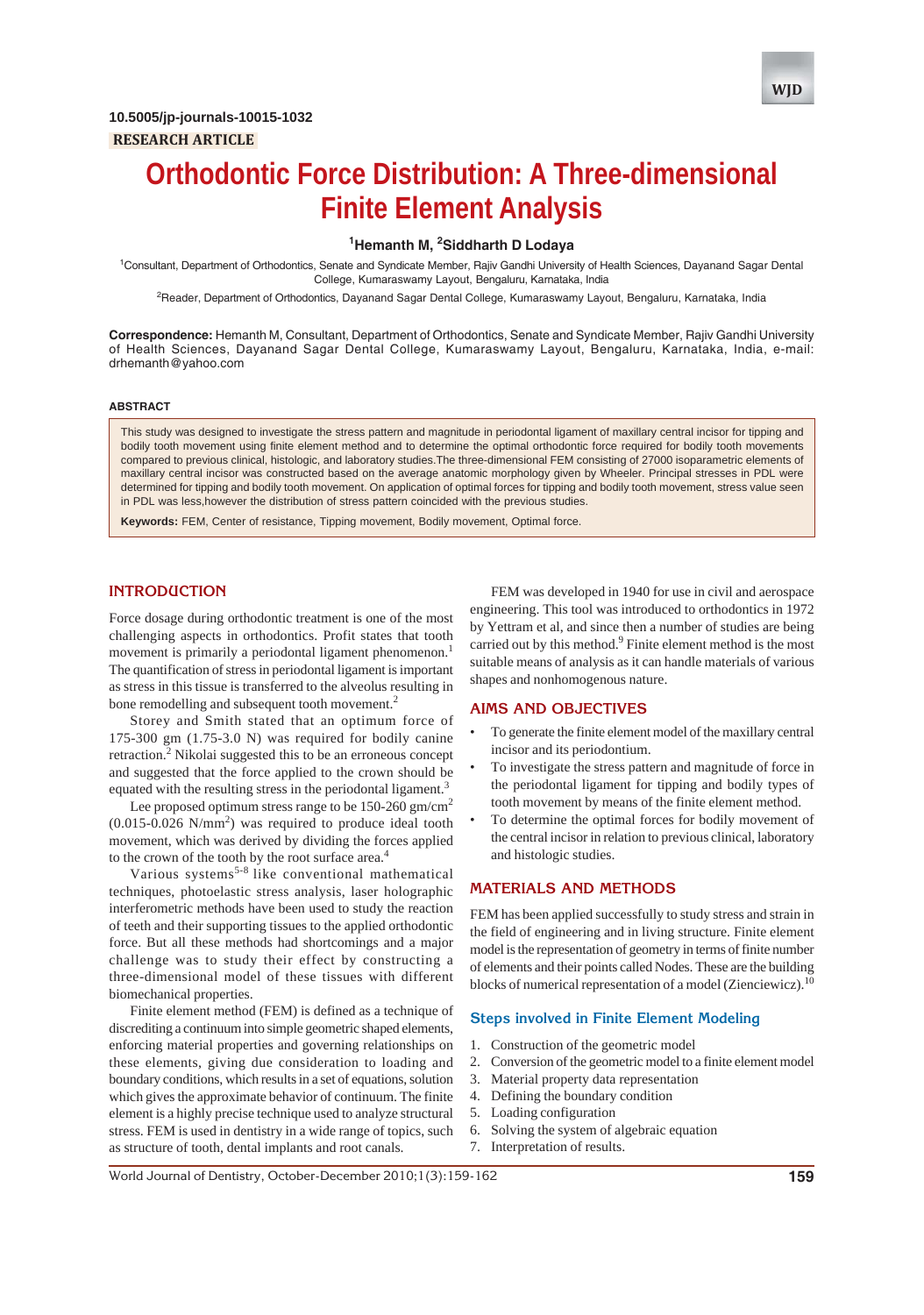## **Construction of the Geometric Model**

The purpose of geometric modelling is to represent a geometry of points (grids), lines, surfaces (patches) and volume (hyperpatches).

The analytical model of maxillary central incisor was developed according to the dimensions and morphology found in Wheelers' text book.<sup>11</sup> An average PDL thickness was taken as 0.25 mm around the model of the root.

The software used for geometric modeling was pro/ engineering (Pro/E).

# **Conversion of Geometric Model to Finite Element Model**

This geometric model was converted to finite element model using ANSYS software. The elemental shape described was a solid 10 noded tetrahedron with 3 degrees of freedom. Each element was connected to adjacent element with the help of nodes. FEM consisted of approximately 27,000 elements and 30,000 nodes (Fig. 1).

## **Material Property Data Representation**

The material property of each tooth structure used in this study was taken from FEM studies conducted by Mc Guinness NJP<sup>12</sup> (Table 1).

In this study, the properties of all tissues were assumed to be same in all directions, i.e. isotropic.



The boundary conditions in FEM was defined at all peripheral nodes of bone with no movement (0 degree) in any direction.

# **Application of Forces**

The loading configuration was designed to simulate conventional orthodontic movement. The magnitude of force applied was same as that used previously by David Rudolph et al<sup>13</sup> and was within the optimal loading range as proposed by Proffit<sup>1</sup> (Table 2).

# **Solving the System of Linear Algebraic Equations**

The sequential application of the above steps leads to a system of simultaneous algebraic equations where the nodal displacements are unknown.

## **Interpretation of Results**

## **RESULTS**

# **Tipping Force**

A 50 gm force directed lingually and perpendicular to the long axis of the tooth produced  $0.17152$  N/mm<sup>2</sup> compressive stress at the cervical margin on the lingual side and tensile stresses  $0.024357$  N/mm<sup>2</sup> at the cervical margin on the labial surface (Fig. 2).



**Fig. 1:** Finite element model of tooth and peridontium

**Table 1:** Material parameters used in finite element model

| <b>Material</b>      | Young's modulus<br>$(N/mm^2)$ | Poisson's ratio |
|----------------------|-------------------------------|-----------------|
| Enamel               | $8.41 \times 10^{4}$          | 0.33            |
| Dentine              | $1.83 \times 10^{4}$          | 0.3             |
| Periodontal ligament | $6.90 \times 10^{-1}$         | 0.45            |
| Cancellous bone      | $1.37 \times 10^{4}$          | 0.3             |
| <b>Cortical bone</b> | $3.45 \times 10^{2}$          | 0.3             |
| Pulp                 | $1.0 \times 10^{-1}$          | 0.3             |
|                      |                               |                 |





**Fig. 2:** Stress distribution in periodontal ligament during tipping

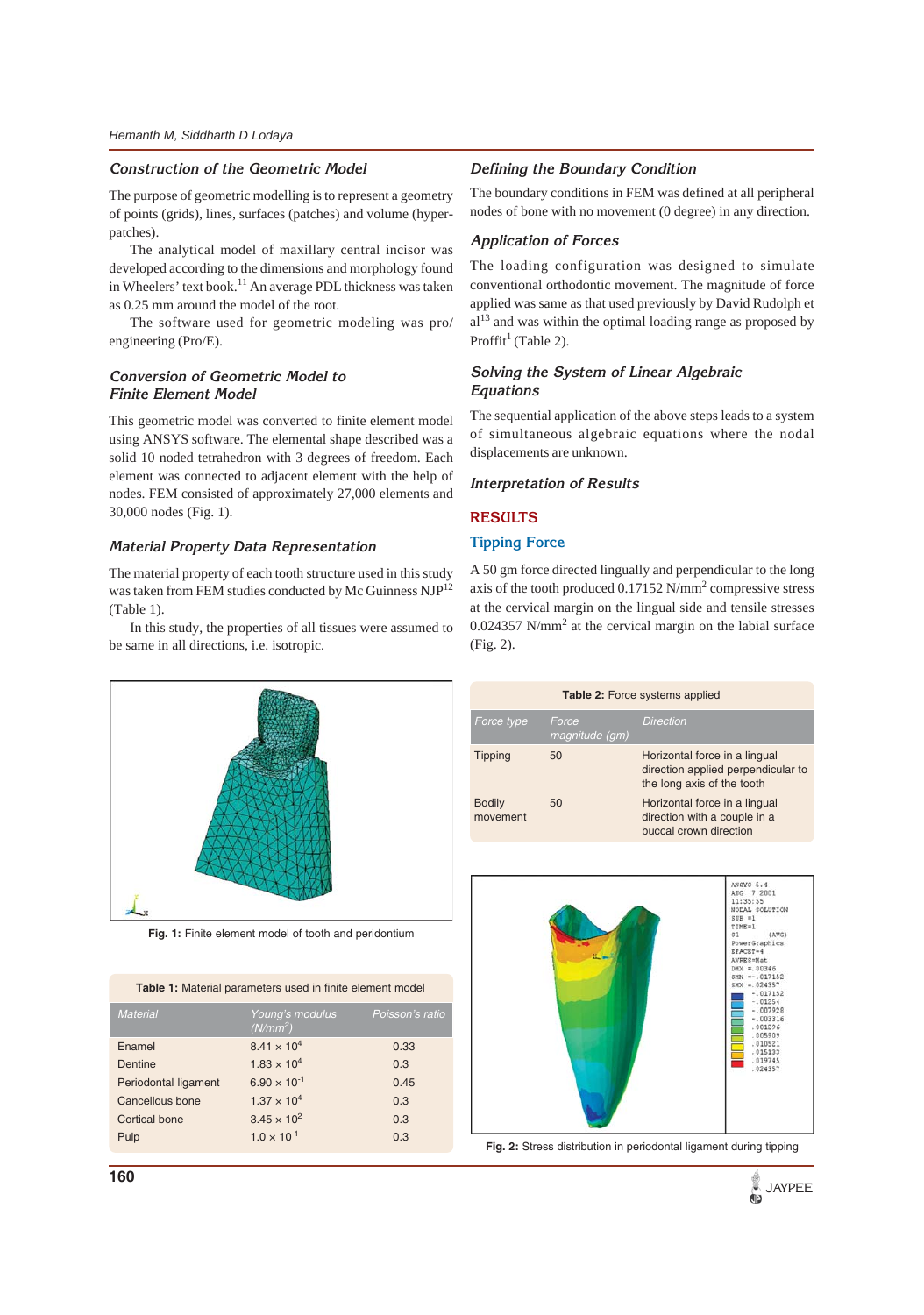

## **Bodily Movement**

If two forces are applied simultaneously to the crown of the tooth, the tooth moves bodily.

A 50 gm force and a 430 gm/mm couple applied 13.6 mm from the center of resistance produced 879E-03 N/mm<sup>2</sup> compressive stress in the middle of the PDL on the lingual side and 0.0933 N/mm<sup>2</sup> tensile stress on the labial side (Fig. 3).

As the net force was increased by iteration, at 209.6 gm, compressive stress of  $-0.01607$  N/mm<sup>2</sup> was produced in the middle of PDL on the lingual side and 0.024342 N/mm<sup>2</sup> tensile stress (Fig. 4).

#### **DISCUSSION**

This study investigated the magnitude of stress and stress pattern in the PDL for tipping and bodily tooth movement using FEM. The simplest form of orthodontic tooth movement is tipping. Tipping movements are produced when a single force is applied against the crown of the tooth. When this is done only one half of the PDL is loaded (compressed), for this reason forces required to tip a tooth is low.

In this study, stresses produced were within the optimal range as suggested by Lee<sup>4</sup> (0.015-0.26N/mm<sup>2</sup>) with the loading



**Fig. 3:** Stress distribution in periodontal ligament during bodily movement with a net force of 18.4 gm



**Fig. 4:** Stress distribution in periodontal ligament during bodily movement with a net force of 209.6 gm

configuration as given by Proffit (35-60 gm). The distribution of stress pattern and the values coincide exactly with the previous study done by David Rudolph et al  $(0.013 \text{ N/mm}^2)$  at the tip of the root. $13$ 

## **Tipping Movement**

The distribution of stress patterns and the values exactly coincide with the previous by David Rudolph et al  $(0.013 \text{ N/mm}^3)$  at the tip of the root.

When tipping forces were applied to the crown of a canine tooth model Mc Guiness et al, when found stresses at the cervical margin to be  $0.132$  N/mm<sup>2</sup> for a 1 N tipping force, applied mesiodistally at the center of the crown.14 A buccopalatal tipping force produced a stress of  $0.086$  N/mm<sup>2</sup> at the level of cervical margin of the periodontal ligament.

This study showed less stress values and this may be attributed to the type of the tooth and the magnitude of force being different. A force applied in the present study was only 50 gm on a maxillary central incisor.

## **Bodily Movement**

If two forces are applied simultaneously to the crown of a tooth, the tooth can be moved bodily. Therefore, for the same stress response, more force is required for bodily tooth movement as compared to tipping movement.

When a net force of 18.4 gm (50 gm labially and 31.6 gm lingually) was applied to obtain bodily movement, the stress observed at the middle of the periodontal ligament was well below the optimal stress levels observed by iteration at a net force of 209.6 gm measured at the middle of the periodontal ligament.

So, to obtain the same optimal stress levels during bodily tooth movement as compared to tipping movement, approximately 4.19 times more force is required.

The results coincide with the previous study done by Kazuo Tanne et al<sup>15</sup> where they required approximately four times the tipping force for bodily tooth movement.

The results of the present study are not similar to that reported by Proffit<sup>1</sup> where he suggested twice the tipping force (70-120 gm) would be required for bodily tooth movement.

The forces used in the present study are within the range stated by Storey and Smith for bodily canine retraction which was 175-300 gm.

With all these results, it was found that only tipping force value (35-60 gm) by Proffit was optimum force for orthodontic tooth movement. But force values proposed by Proffit were well below the optimal stress values proposed by Lee.<sup>4</sup>

It is difficult to correlate the findings, as each author's method is different from the present study and it might be due to some restraints of this study also.

Further the technology to reproduce the anatomic tooth structure by nonlinear FEM would enrich us to generate ideal stress values.

World Journal of Dentistry, October-December 2010;1(3):159-162 **161**